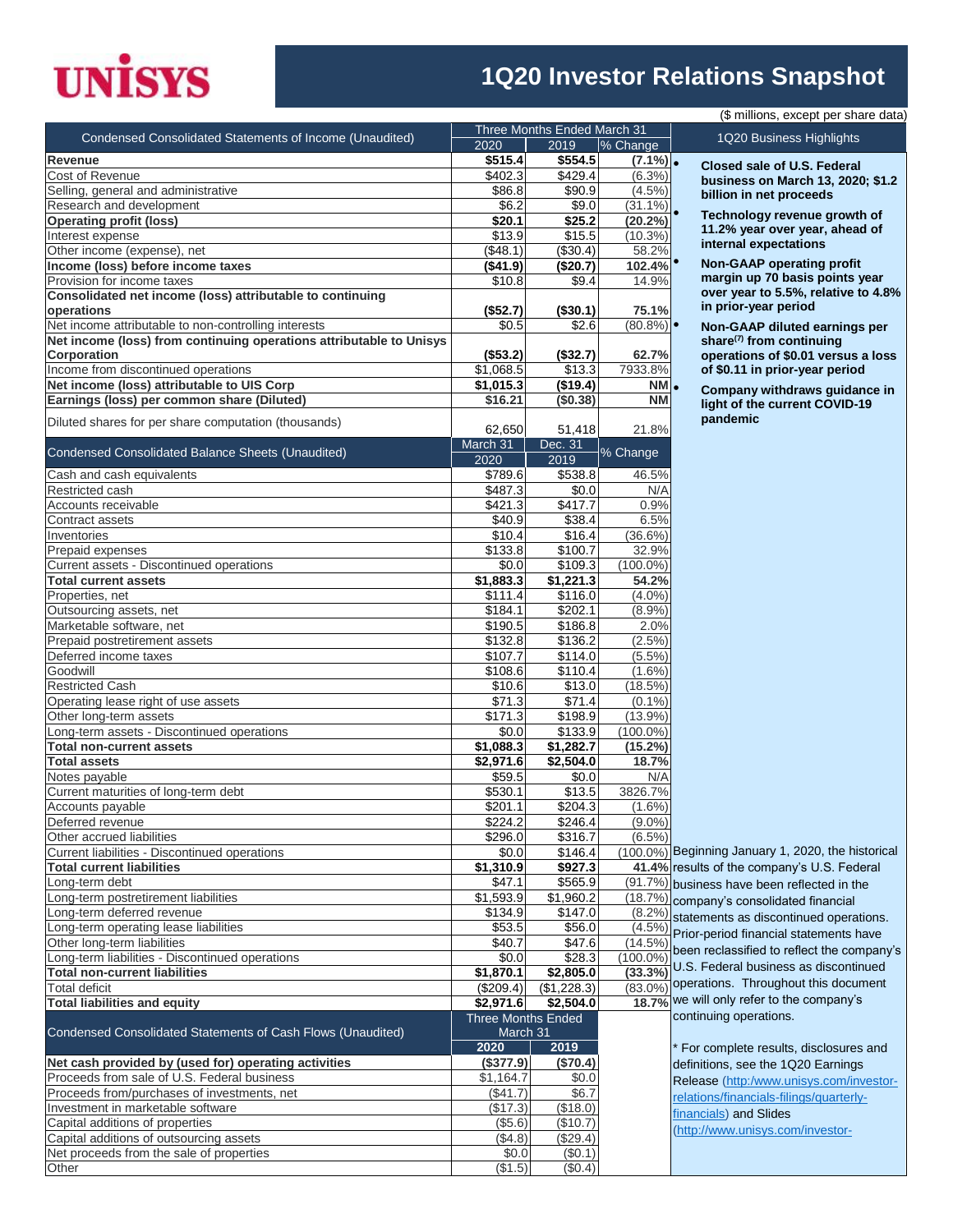| Net cash used for investing activities                             | \$1,093.8 | (\$51.9)  | relations/news-events/presentations- |
|--------------------------------------------------------------------|-----------|-----------|--------------------------------------|
| Proceeds from issuance of long-term debt                           | \$2.1     | \$27.7    | webcasts                             |
| Payments of long-term debt                                         | (\$6.1)   | (\$8.7)   |                                      |
| Net proceeds from short-term borrowings                            | \$59.5    | \$0.0     |                                      |
| Other                                                              | (S4.7)    | (\$4.4)   |                                      |
| Net cash (used for) provided by financing activities               | \$50.8    | \$14.6    |                                      |
| Effect of exchange rate changes on cash, cash equivalents and      |           |           |                                      |
| restricted cash                                                    | (S31.0)   | \$0.4     |                                      |
| Increase (decrease) in cash, cash equivalents, and restricted cash | \$735.7   | (\$107.3) |                                      |
| Cash, cash equivalents and restricted cash, beginning of period    | \$551.8   | \$624.1   |                                      |
| Cash, cash equivalents and restricted cash, end of period          | \$1,287.5 | \$516.8   |                                      |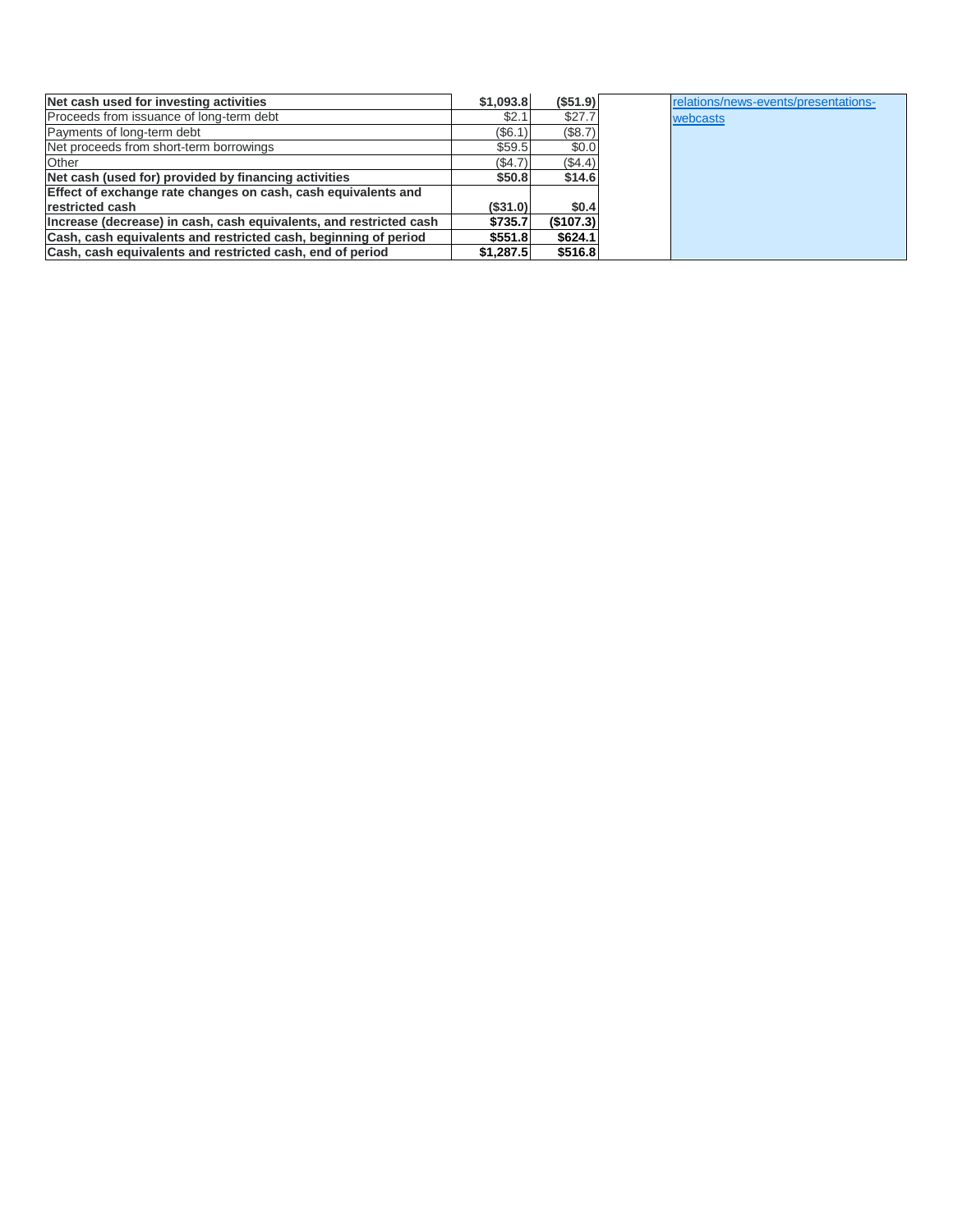## 1Q20 Non-GAAP Adjusted Revenue Profile (\$M)



| Segment Detail                               | 1Q20    | 1Q19    | <b>Change</b> | $\%$       | In Constant Currency |
|----------------------------------------------|---------|---------|---------------|------------|----------------------|
| Cloud & Infrastructure Services              | \$295.2 | \$321.7 | $(\$26.5)$    | $(8.2\%)$  | $(6.6\%)$            |
| <b>Application Services</b>                  | \$85.1  | \$90.5  | (\$5.4)       | $(6.0\%)$  | $(3.5\%)$            |
| <b>Business Process Outsourcing Services</b> | \$44.7  | \$59.8  | (\$15.1)      | $(25.3\%)$ | $(24.4\%)$           |
| Technology                                   | \$89.5  | \$80.5  | \$9.0         | 11.2%      | 13.2%                |
| Total                                        | \$514.5 | \$552.5 | (\$38.0)      | $(6.9\%)$  | (5.2%)               |
|                                              |         |         |               |            |                      |

| Regional      | 1Q20    | <b>1Q19</b> | <b>Change</b> |            | In Constant Currency |
|---------------|---------|-------------|---------------|------------|----------------------|
| U.S. & Canada | \$223.8 | \$199.9     | \$23.9        | 12.0%      | 11.9%                |
| <b>EMEA</b>   | \$155.1 | \$200.′     | $(\$45.0)$    | (22.5%)    | (21.5%)              |
| Asia Pacific  | \$68.8  | \$91.5      | \$22.7        | $(24.8\%)$ | (22.7%)              |
| Latin America | \$66.8  | \$61.0      | \$5.8         | 9.5%       | 19.7%                |
| Total         | \$514.5 | \$552.5     | (\$38.0)      | (6.9%      | $(5.2\%)$            |

| <b>Sector Detail</b> | 1Q20    | 1Q19    | Change   |            | <b>In Constant Currency</b> |
|----------------------|---------|---------|----------|------------|-----------------------------|
| <b>Public Sector</b> | \$168.3 | \$158.1 | \$10.2   | 6.5%       | 8.7%                        |
| Commercial           | \$189.2 | \$218.4 | (\$29.2) | $(13.4\%)$ | $(12.3\%)$                  |
| Financial            | \$157.0 | \$176.0 | (\$19.0) | $(10.8\%)$ | (8.7%                       |
| Total                | \$514.5 | \$552.5 | (\$38.0) | (6.9%      | (5.2%                       |

| <b>Revenue Type</b>       | 1Q20    | <b>1Q19</b> | Change   | 70         |  |
|---------------------------|---------|-------------|----------|------------|--|
| <b>Recurring Services</b> | \$334.1 | \$367.2     | (\$33.1  | $(9.0\%)$  |  |
| Non-Recurring Services    | \$90.9  | \$104.8     | (\$13.9) | $(13.3\%)$ |  |
| Technology                | \$89.5  | \$80.5      | \$9.0    | .2%<br>11  |  |
| Total                     | \$514.5 | \$552.5     | (S38.0)  | (6.9%      |  |